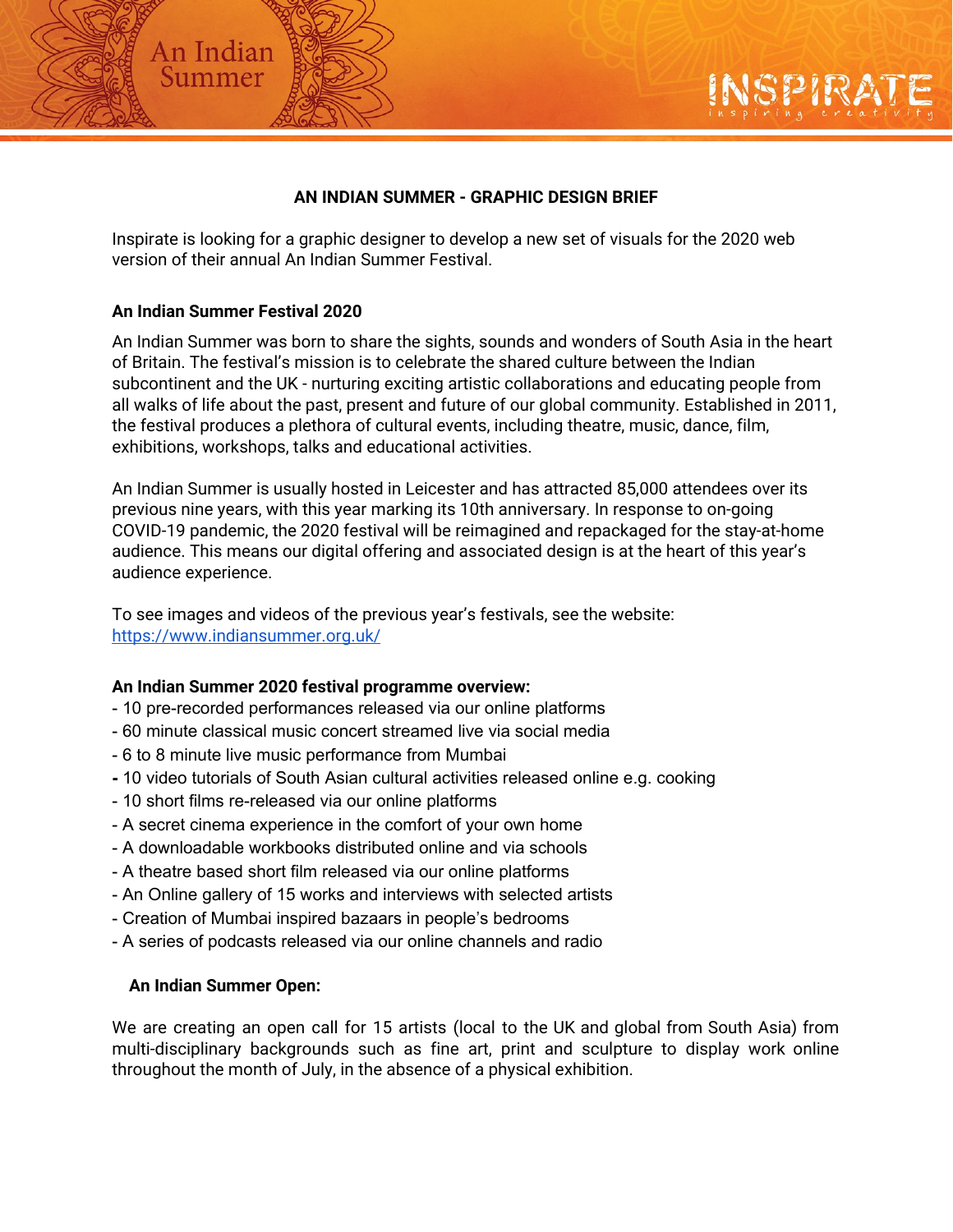Our digital marketing and design will ensure that the offer of AIS stays current and connected to the subcontinent. We will be promoting the opportunity to artists in India through existing networks. The exhibition will be curated by Ashok Mistry, exploring the theme of 'Now We Are Free' and what it means to be free in the 21st century.

The exhibition will be presented online on the AIS website and via a new Instagram channel. A panel of judges will select a winner, who will be awarded a cash prize.

#### **Target Audience and Market**

An Indian Summer

AIS 2020 particularly aims to engage Black, Asian and Minority Ethnic (BAME) people (c. 71% of attendees in 2019), particularly South Asians from a range of ages. The previous nine years of AIS demonstrates we attract 46% male visitors and 54% female visitors.

Majority of our audience are aged between 30 to 55, whilst the festival maintains a strong engagement with children and young people.

With AIS going online, we are still aiming to engage these audiences, although the methods of engagement will also adapt to digital.

Our target audiences in Leicester continue to be:

- Families from South Asian backgrounds who live in Belgrave, Rushey Mead, Hamilton, Oadby and Wigston, whom are underrepresented in the arts
- South Asian communities who wouldn't usually engage in the arts
- Regular art goers who visit the Cultural Quarter creative professionals and caucasian audiences
- Online creative communities e.g. Facebook music/art/theatre groups, arts and culture newsletters/media
- Children currently being homeschooled / parents
- Children of key workers attending school / teachers
- Engaging new migrant communities that are finding identity in the city
- Ensuring accessibility for elderly communities of Leicester, engaging with those who can help them connect to the festival i.e. care workers, family members
- Attracting people of diverse cultural backgrounds

Majority of our attendees will be from Leicester. We will also engage new audiences in London and Birmingham, focusing on communities with high demographics of South Asian communities:

● Families from London in Wembley and Harrow, as well as Birmingham in Edgbaston. Focussing our marketing via targeted social media advertising, specifically engaging South Asian people interested in cultural events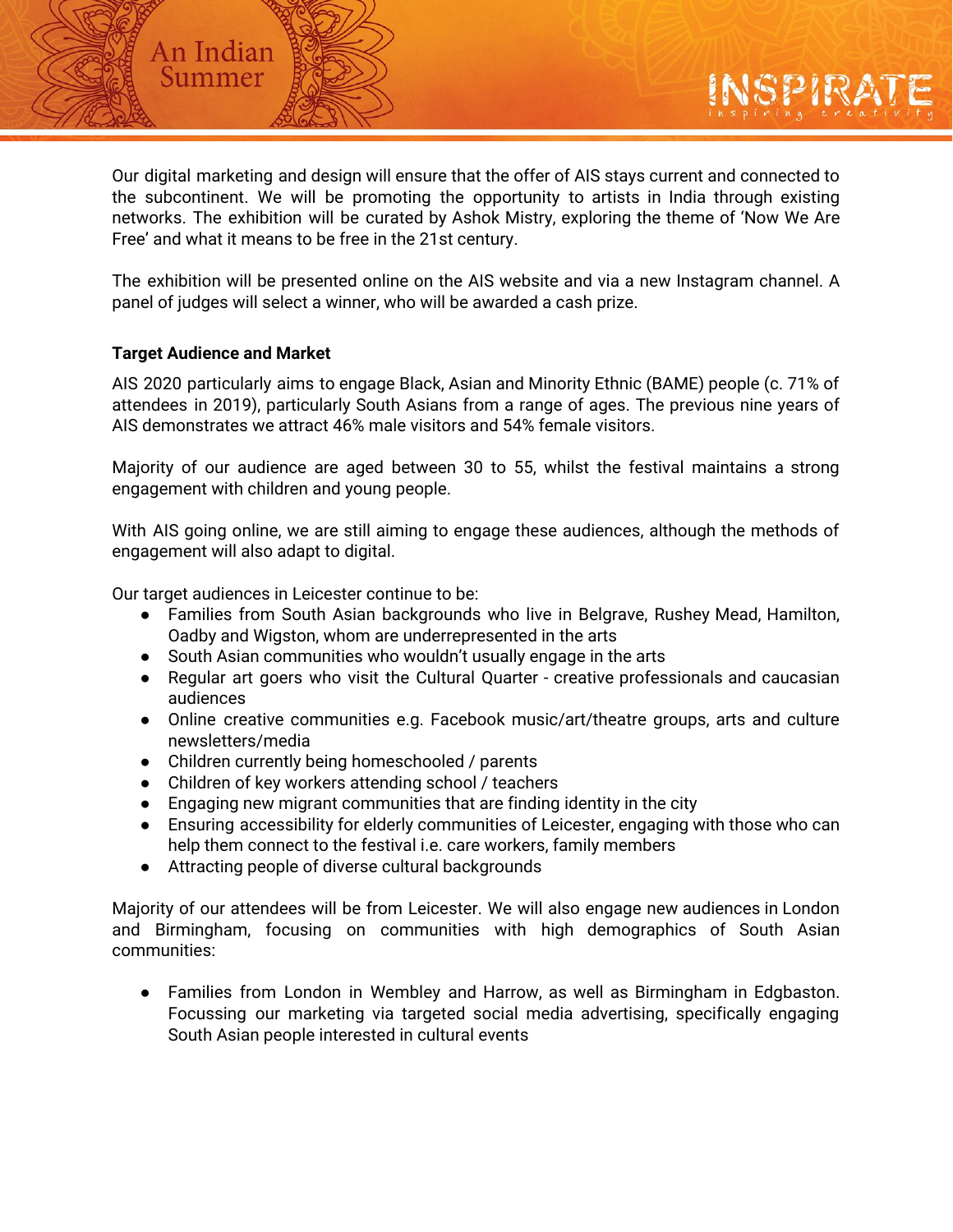### **Design Objectives for AIS Open logo:**

- Minimal
- Eye catching

An Indian Summer

- Creative
- Engaging for artists and art professionals
- Reflects and works with existing AIS brand ethos

### **Design objectives for AIS Festival design elements:**

- Vibrant
- Colourful
- Reflects South Asian culture
- A balance (leaning left) of playful over traditional
- Accessible
- Clear and clean
- Works with existing AIS logo

# **Require Output: 3 treatments required – 3 distinctly varied approaches**

Sample treatments should include:

- 2 x AIS Open logo sample treatments in a shareable format, showing logo used in various formats i.e. Website, Youtube, Social Media, Documents CMYK / Pantone /Hex Codes and RGB – colour references for logo must be provided.
- 2 x sample treatments for AIS design elements, working with existing AIS logo design. CMYK / Pantone /Hex Codes and RGB – colour references for design elements must be provided.
- $\bullet$  Logos should be supplied in high and low res  $-$  JPEG / EPS / PNG all available design file types inc publisher etc
- Design elements should also be supplied in above required file formats
- 3 x Template frames for social media posts Twitter, Facebook and Insta
- 2 x template frames for Youtube videos: Thumbnail design, cards, endboard design
- 2 sets of amends for AIS Open logo
- 2 sets of amends for design elements

# **Project Timeline**

- Designer brief shared w/c 27th April 2020
- Initial draft 11th May
- Second draft no later than 18th May
- Amends or finalisation 25th May
- Assets received 29th May 2020